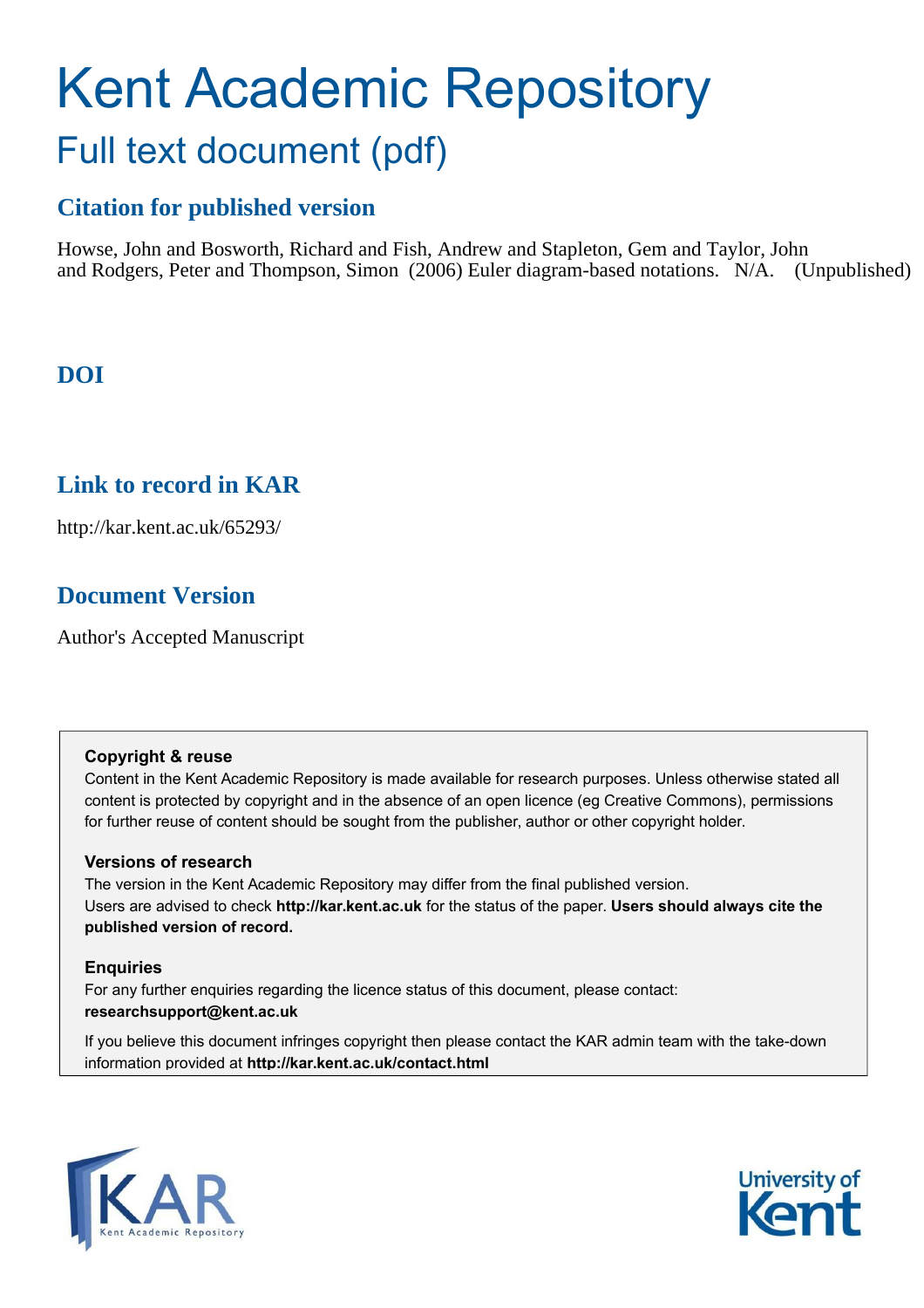# Euler Diagram-based Notations

John Howse, Richard Bosworth, Andrew Fish, Gem Stapleton, John Taylor

Visual Modelling Group, University of Brighton, Brighton, UK http://www.cmis.brighton.ac.uk/research/vmg/ John.Howse@brighton.ac.uk, Richard.Bosworth@brighton.ac.uk, Andrew.Fish@brighton.ac.uk, g.e.stapleton@brighton.ac.uk, John.Taylor@brighton.ac.uk

Peter Rodgers, Simon Thompson

Computing Laboratory, University of Kent, Canterbury, UK http://www.cs.kent.ac.uk/projects/rwd/ p.j.rodgers@kent.ac.uk, s.j.thompson@kent.ac.uk

Abstract. Euler diagrams have been used for centuries as a means for conveying logical statements in a simple, intuitive way. They form the basis of many diagrammatic notations used to represent set-theoretic relationships in a wide range of contexts including software modelling, logical reasoning systems, statistical data representation, database search queries and file system management. In this paper we survey notations based on Euler diagrams with particular emphasis on formalization and the development of software tool support.

Keywords Visual formalisms, diagrammatic reasoning, automated reasoning, software specification, information visualization

#### 1 Introduction

Euler diagrams [7] are a simple and familiar visual language for expressing logical or set-theoretic statements. They exploit topological properties of enclosure, exclusion and intersection to represent subset, disjoint sets and set intersection respectively. For example, the Euler diagram  $d_1$  in figure 1 asserts that C is a subset of  $A$  and that  $B$  and  $C$  are disjoint.

An Euler diagram consists of a collection of contours (closed curves, usually considered to be simple). A zone (sometimes called a minimal region) is a set of points in the plane that can be described by a two-way partition of the contour set. For example, in  $d_1$  in figure 1, the set of points in the plane inside A and C but outside  $B$  is a zone. Zones in Euler diagrams represent sets and the union of all the sets represented by the zones in a diagram is the universal set. A "missing" zone represents the empty set. For example, in  $d_1$  in figure 1 the zone that is inside B and C but outside A is missing and hence no element is in B and C but not in A. Some semantic interpretations of Euler diagrams specify that each zone in a diagram represents a non-empty set [44], whereas others do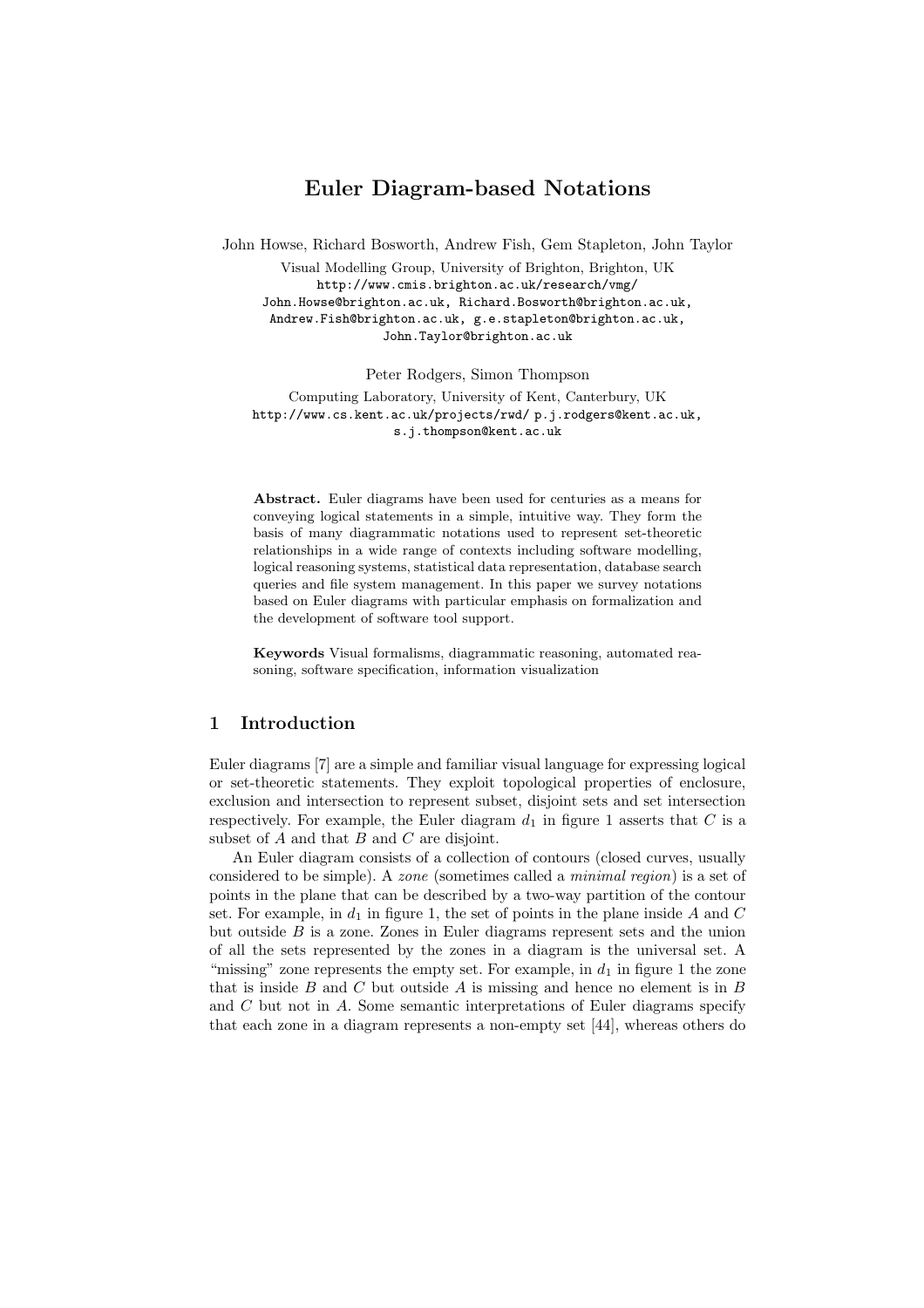

Fig. 1. Euler and Venn diagrams

not impose this restriction [27]. A discussion of the semantics of Euler diagrams can be found in [28].

Venn diagrams [73] are a special case of Euler diagrams. However, instead of using missing zones to express that a set is empty, shading is used. All possible set intersections are represented in Venn diagrams. The Venn diagram  $d_2$  in figure 1 represents the same information as the Euler diagram  $d_1$  in figure 1. A survey of work on Venn diagrams can be found at [53].

Given certain well-formedness conditions on Euler diagrams (such as contours must be simple), there are statements involving set intersections that Euler diagrams cannot express, identified in [43, 75], because there is no drawable diagram with a specified zone set. Venn proposed a constructive method for drawing any Venn diagram on  $n$  contours [74] which More proved to be valid [45].

Work on reasoning about diagrams expressing logical or set-theoretical properties has a long history, which has been reinvigorated in the last decade. In seminal work, Shin [57] demonstrated that diagrammatic reasoning systems could be provided with the logical status of sentential systems. Many other diagrammatic reasoning systems have since been developed and in section 2 we discuss some of them.

Euler diagrams form the basis of many diagrammatic notations used to represent set-theoretic relationships in a wide range of contexts including software modelling, logical reasoning systems, statistical data representation, database search queries, file system management and representing ontologies. In section 3 we discuss some of these applications. For formal diagrammatic modelling and reasoning to be taken up in industry, good tool support is essential. In section 4 we review the state of the art in software tool support.

## 2 Notations

In this section, we consider some of the notations developed from Euler and Venn diagrams. Reasoning systems have been developed for many of these systems and in some cases expressiveness results have been obtained. A survey of reasoning systems based on Euler diagrams can be found at [58].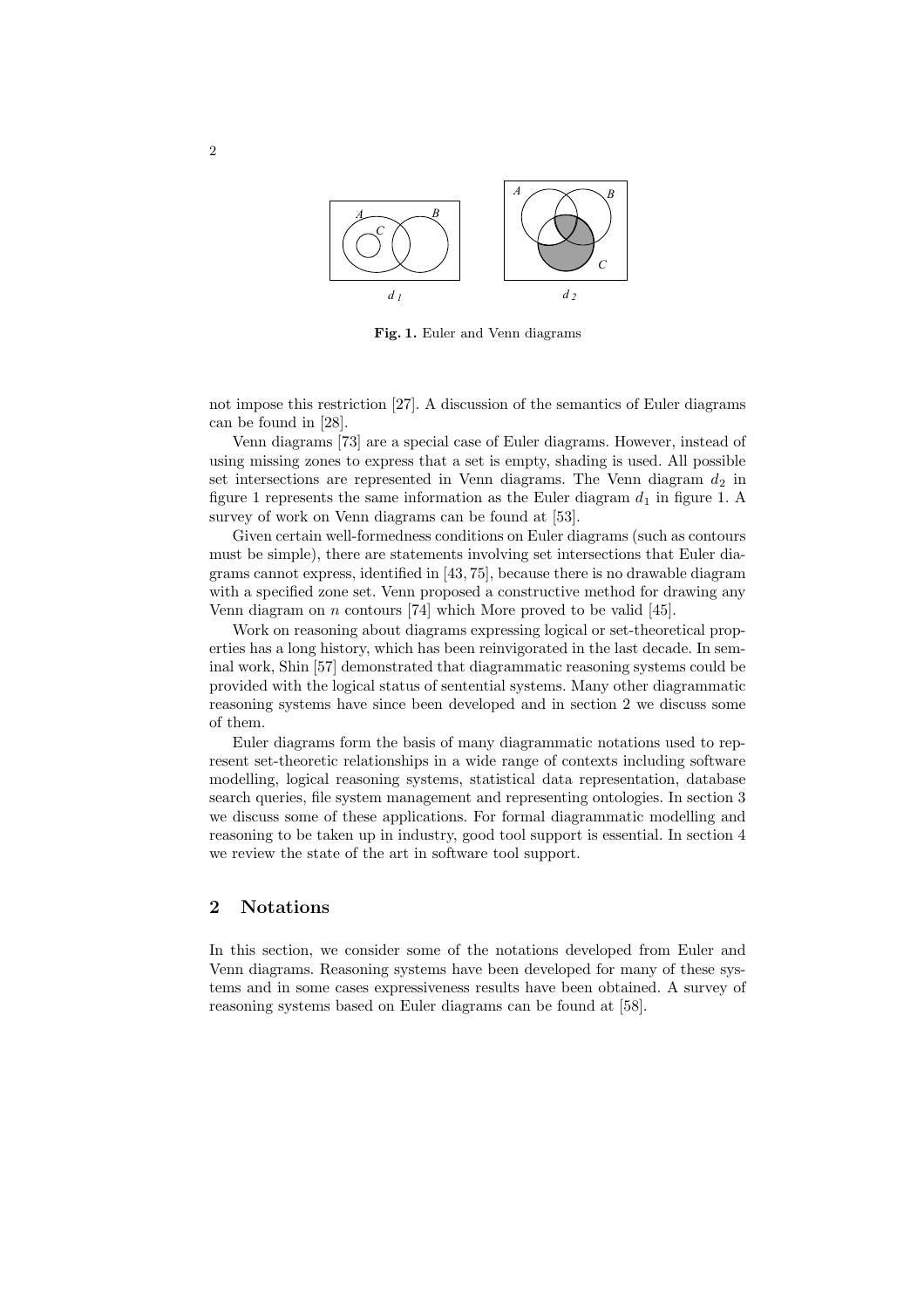Basic Euler diagrams A simple sound, complete and decidable reasoning system based on Euler diagrams is given by Hammer in [27]. The system has just three reasoning rules: the rule of erasure (of a contour), the rule of introduction of a new contour and the rule of weakening (which introduces a zone).

Projections Further syntax, in the form of dashed contours called projections, can be added to Euler diagrams (or notations based on Euler diagrams) that enables them to make statements more concisely in a less cluttered manner [23– 25]. A reasoning system with projections has been developed [38]. A measure of clutter in Euler diagrams is suggested in [39], in which a clutter reducing algorithm is presented.

Extensions of Venn diagrams Venn diagrams cannot assert the existence of elements nor express disjunctive information. To overcome this, Peirce modified Venn diagrams by introducing the symbol  $x$  into the system to represent the existence of an element in a set and o to represent emptiness instead of shading [49]. Peirce also uses lines to connect x's and  $\sigma$ 's, to represent disjunctive information.

Shin [57] adapted Venn-Peirce diagrams by reverting back to Venn's shading to represent the emptiness of a set rather than using o-sequences, making her Venn-I language less expressive than the Venn-Peirce language. The Venn-I diagram  $d_1$  in figure 2 asserts that there is an element that is a student or a teacher but not both, and the set of Teachers is empty. Shin defines six sound reasoning rules for Venn-I and proves completeness. Venn-I cannot express statements of the form  $A \subseteq B \vee A \nsubseteq C$ , so Shin extends it to a more expressive system, called Venn-II, by allowing Venn-I diagrams to be connected by straight lines to represent disjunction. Shin defines ten reasoning rules for Venn-II and shows that they form a sound and complete set. The Venn-II system is equivalent to monadic first order logic (without equality) [57]. Recently the Venn-II system has been extended to include constants [1].



Fig. 2. Venn-I, Euler/Venn and spider diagrams

Euler/Venn Diagrams Euler/Venn diagrams [66] are similar to Venn-I diagrams but are based on Euler diagrams rather than Venn diagrams, and constant sequences are used instead of ⊗-sequences. The Euler/Venn diagram  $d_2$  in figure 2 asserts that bob is a student or a teacher but not both and that there are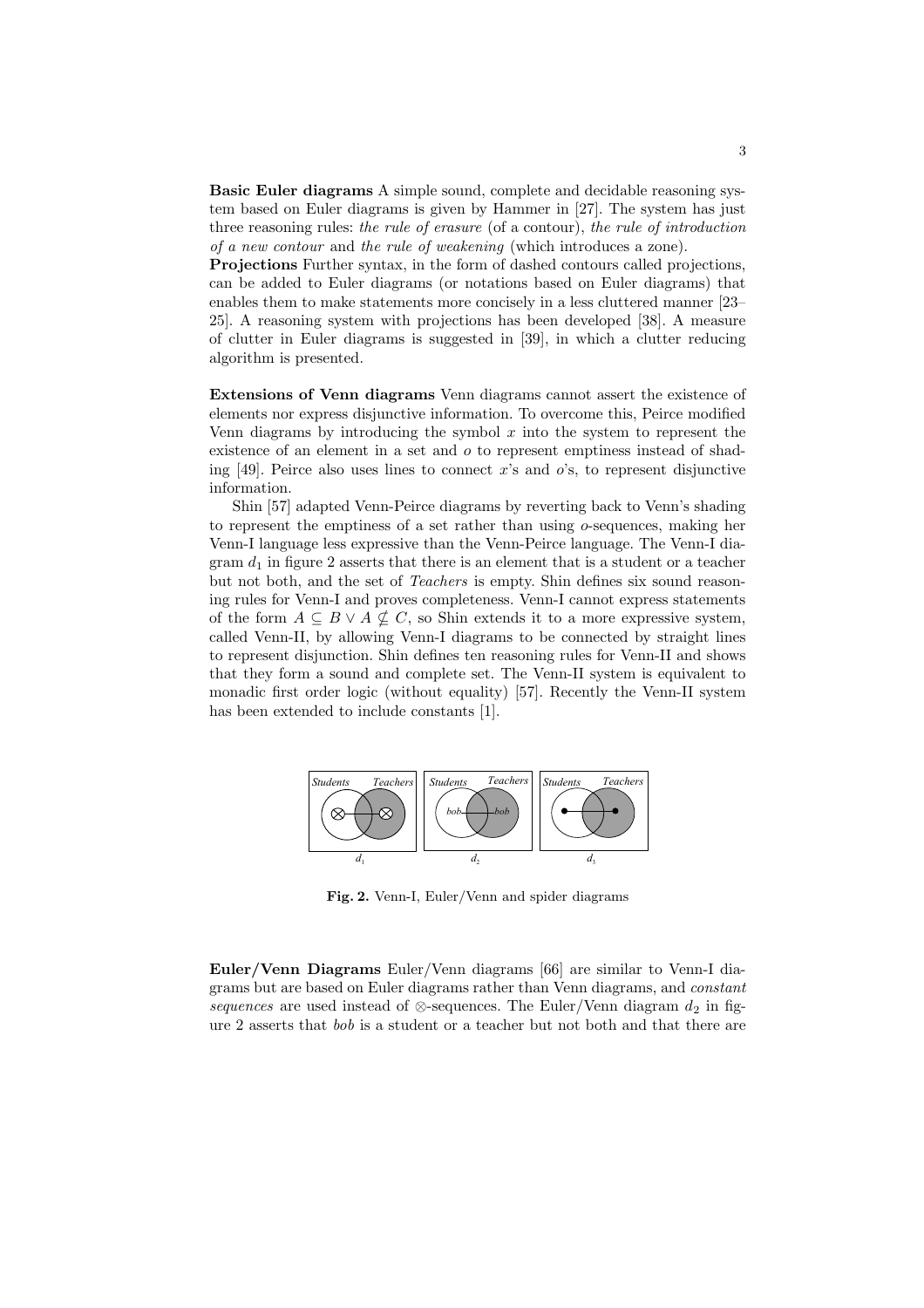no teachers. In [66], Swoboda gives a set of sound reasoning rules for Euler/Venn diagrams. These rules are extensions of those given by Shin and Hammer [27, 57]. In [69] Swoboda and Allwein give an algorithm that determines if a given Euler/Venn monadic first order formula is 'observable' from a given diagram[70]. Information is observable from a diagram if it is explicitly represented in the diagram. Observable formulae are consequence of the information contained in the diagram.

Spider diagrams Euler diagrams form the basis of spider diagrams [21, 32, 34, 35, 37]. Spiders are used to represent the existence of elements and distinct spiders represent the existence of distinct elements. Thus spider diagrams allow finite lower bounds to be placed on the cardinalities of sets. In a shaded region, all of the elements are represented by spiders. So shading, together with spiders, allows finite upper bounds to be placed on the cardinalities of the sets. The spider diagram  $d_3$  in figure 2 asserts that there is an element that is a student or a teacher but not both, and there are no other teachers.

The expressiveness of spider diagrams has been determined to be equivalent to that of monadic first order logic with equality (MFOLe) [61, 65]. To show this equivalence in one direction, for each diagram a semantically equivalent MFOLe sentence is constructed. For the significantly more challenging converse it can be shown that for any MFOL sentence  $S$  there exists a finite set of models that can be used to classify all the models for S. Using these classifying models, a diagram expressing the same information as  $S$  can be constructed. Spider diagrams are, therefore, more expressive than Shin's Venn-II system which is equivalent to monadic first order logic (without equality) [57]. Augmenting the spider diagram language with constants does not increase expressiveness [62].

Several sound, complete and decidable reasoning systems [31–33, 37] have been developed for spider diagrams. The strategy for proving soundness is straightforward: individual reasoning rules are proved to be valid and then a simple induction argument shows that the application of any finite sequence of rules is valid; however, proving that individual rules are valid is, in some cases, hard. The proof strategy for completeness is to convert the premise and conclusion diagrams to a normal form and then reason about that normal form. This proof strategy can be used for other reasoning systems based on Euler diagrams. An algorithm can be easily extracted from the completeness proof to prove the decidability of the proof.

Constraint diagrams Constraint diagrams [20, 22, 40] extend spider diagrams by incorporating additional syntax to represent relations and explicit universal quantification. Figure 3 shows an example of a constraint diagram [36], from which one can infer that "a member cannot both rent and reserve the same title".

Constraint diagrams have been formalized [10]. The semantics are defined by translating them into first order predicate logic (FOPL) sentences. Constraint diagrams contain explicit existential quantification and universal quantification;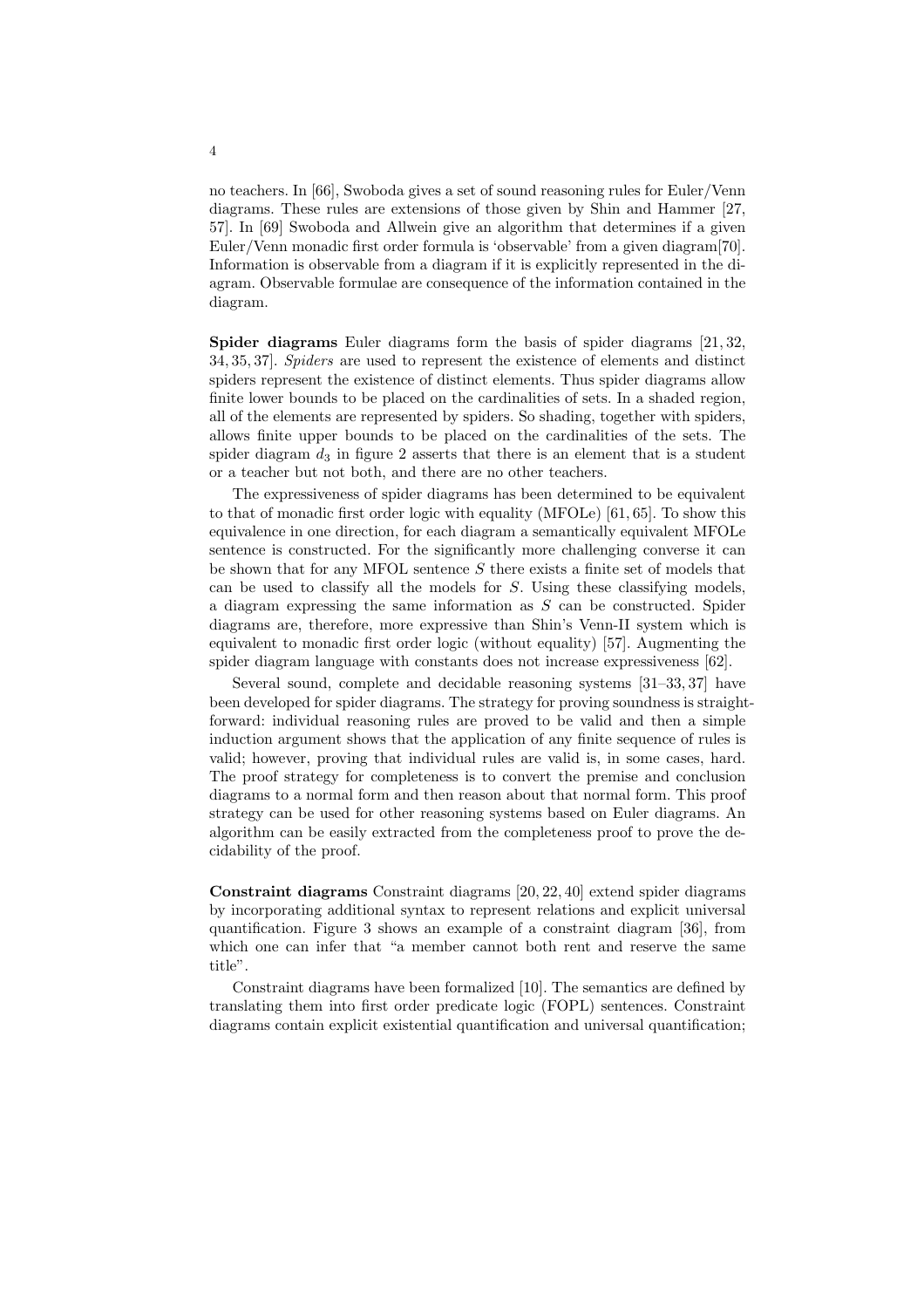

Fig. 3. Modelling with Constraint diagrams

it is not always possible to determine the order in which to read the quantifiers, sometimes rendering a diagram ambiguous. This ordering problem was solved by augmenting the language with reading trees, essentially a partial order on the quantifiers, to disambiguate the diagrams [9, 10]. The tree provide additional information that is essential for the construction of the FOPL sentence determining where the brackets are placed and, in conjunction with the diagram, the scope of the quantifiers. Figure 4 shows two augmented diagrams with the two interpretations: "For each teacher there is a student who attends only courses taught by that teacher" and "There is a student who attends only courses taught by all teachers", respectively.



Fig. 4. Augmented constraint diagrams

A constraint diagram may have many reading trees, which can be automatically generated [11]. A set of sound rules for constraint diagrams augmented with reading trees has been developed [8] and a default reading has been proposed [12] and tested [13].

Two sound, complete and decidable fragments of the constraint diagram language have been defined [59, 60]. The diagrams in these fragments do not require reading trees, but still include arrows (representing two-place predicates) and one of them includes explicit universal quantification [59]. Some of the reasoning rules for these two systems extend those defined for spider diagrams and additional rules are also defined to give complete systems. The proofs of completeness for these systems are complex.

Hybrid systems A hybrid language, called visual first order logic (VFOL), which mixes textual and diagrammatic notations, has been defined [64]. VFOL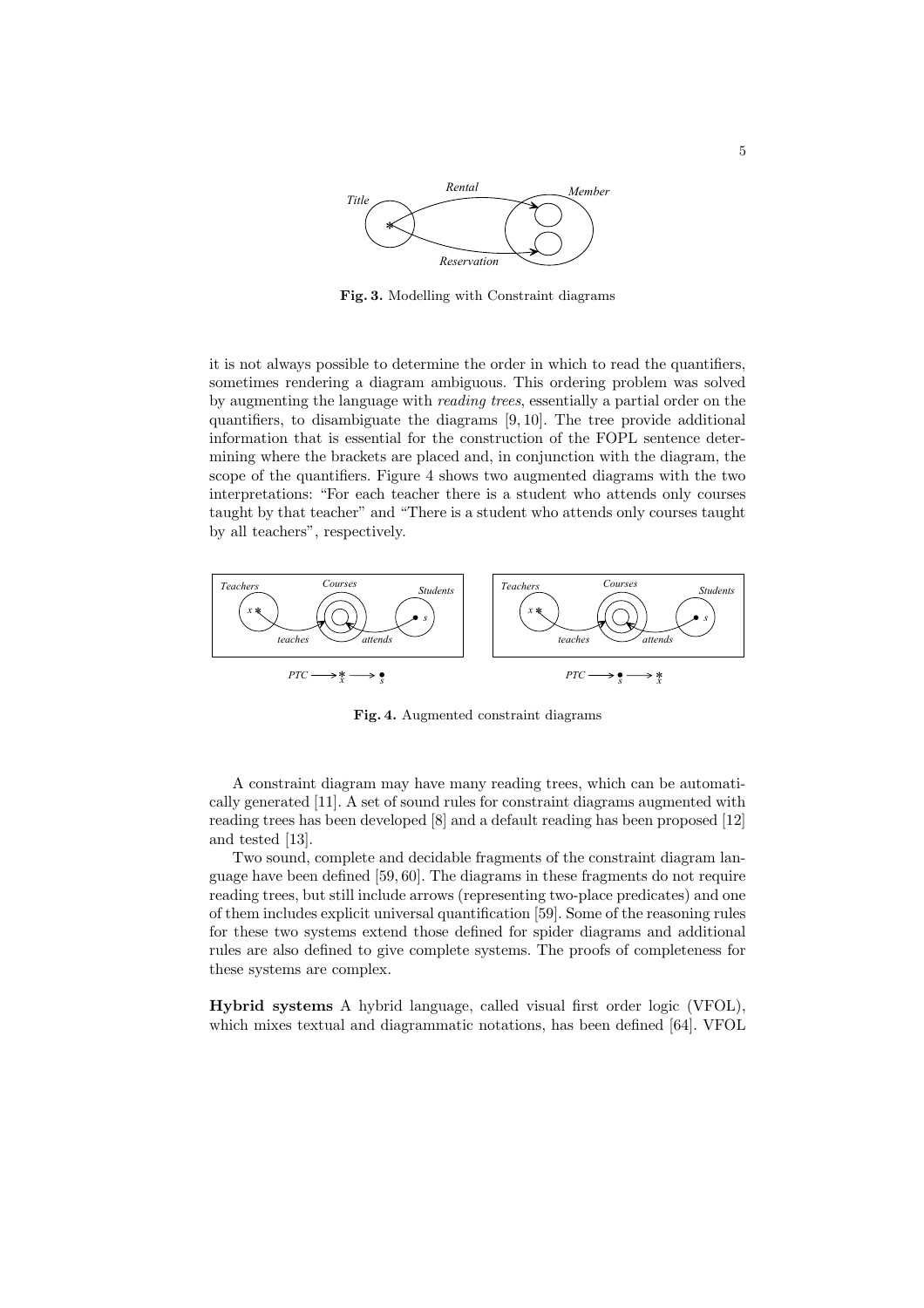modifies the constraint diagram language. A sound and complete reasoning system for VFOL has been developed and the language has been shown to be equivalent in expressive power to FOPL. There is an algorithmic method for converting a statement made in VFOL into a statement made in FOPL and vice versa. This algorithm can be used to provide a sound and complete hybrid system based on VFOL and FOPL.

Swoboda and Allwein have developed a heterogeneous Euler/Venn diagram and first order logic reasoning system [67, 68].

Abstract syntax In reasoning systems based on spider diagrams and constraint diagrams a distinction is made between the concrete syntax (the drawn diagrams) and the abstract syntax (a mathematical abstraction of concrete diagrams) [30]; this distinction is not evident in purely textual logics. Reasoning takes place at the abstract level; a motivation for this is that well-formedness conditions may cause problems with the applications of some of the rules at the concrete level; see [56] for an example of this from Shin's Venn II system. Using an abstract syntax brings with it, importantly, a level of precision and rigour that is not always present in diagrammatic systems.

#### 3 Applications

In this section we discuss applications in the following areas: software modelling, visualizing genetic set relations, statistical data representation, database search queries, file system management, hardware specification and representing ontologies.

Software modelling The standard notation for modelling software systems is the Unified Modelling Language (UML) [47]. Diagrammatic notations pervade the UML. Some of these notations are based on Euler diagrams such as Class diagrams and State diagrams. The principal tool for the UML modeller to add constraints to a model is the Object Constraint Language (OCL) [76]. However, OCL is a fusion of navigation expressions and traditional logical notation, rendered in textual form. Constraint diagrams were designed to be a formal diagrammatic alternative to the OCL and can also be used to specify software systems independently of the UML. In [36] a case study is developed which uses a schema notation, developed from a Z-like notation [54, 55], to specify operations. Constraint diagrams are used within this schema notation, showing that they can handle dynamic constraints. An event (a state-changing operation) is specified in terms of a pre-condition (above the double line) and a post-condition (below the double line). The following schema specifies the addition of a new member  $m$  with associated information  $i$ :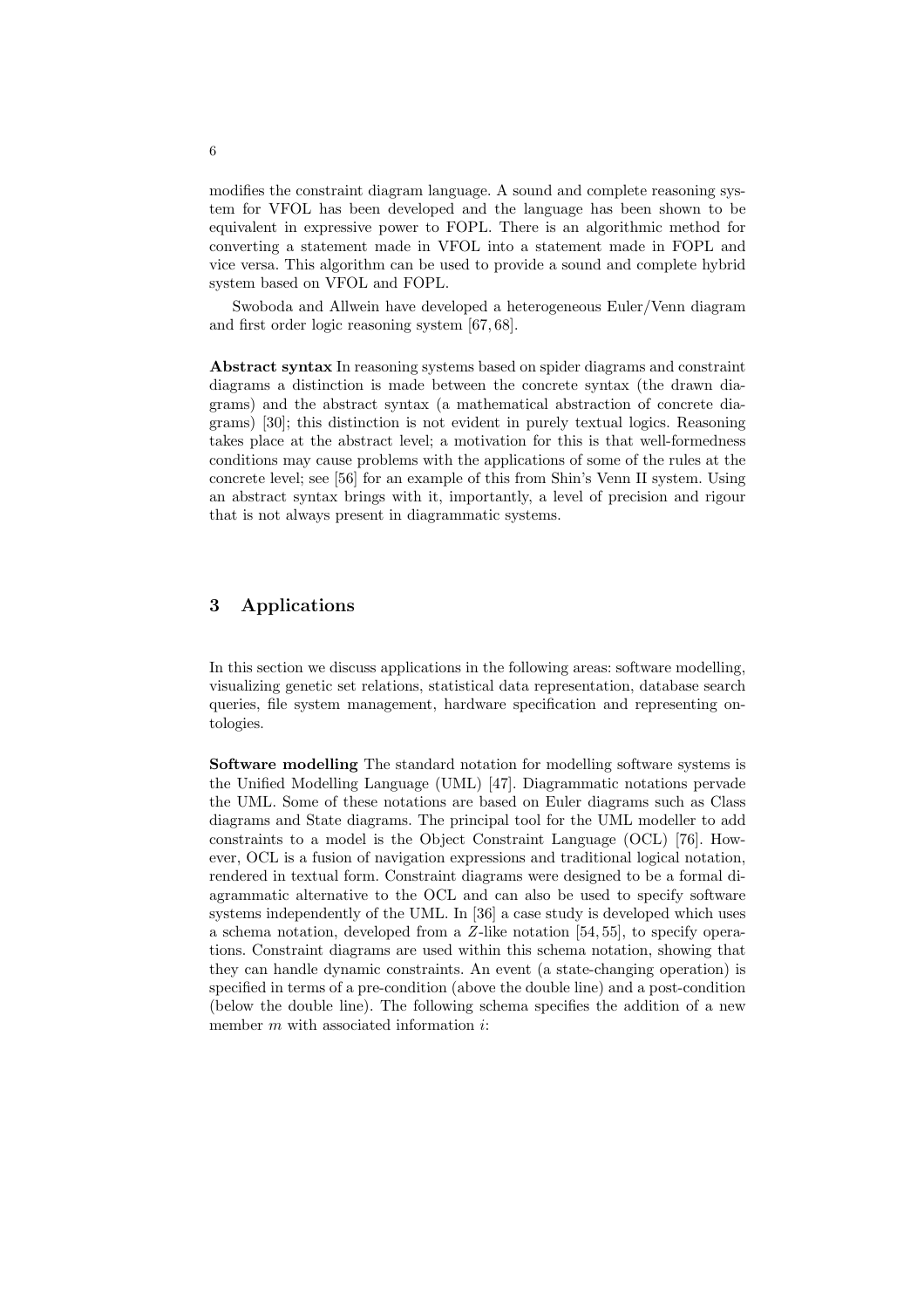

The pre-condition ensures that argument i has type  $\mathbb{I}$ , and that argument m has type M and is not in *Memb* (is not already a member). The semi-colon is a separator; the two diagrams in the pre-condition are conjoined. In the postcondition, dashed names denote entities that are changed. The post-condition ensures that  $m$  is now in  $Memb$  and has associated information  $i$ .

Statistical data representation To enable the visualization of statistical data, area-proportional Venn or Euler diagrams [2, 3] may be used, where the area of a region is proportional to the size of the set it represents. Figure 5 shows two Venn diagrams representing weighted data sets, where the right hand diagram is area proportional.



Fig. 5. Statistical Data representations

Visualizing genetic set relations The diagram in figure 6 shows an Euler diagram with a large number of curves being used to visualize complex genetic set relations [41].

Database search queries figure 7 shows two Euler diagrams being used in library environments [71]. The diagram on the left uses numbers to indicate the cardinality of each set, including 0 to represent emptiness. The diagram on the right uses "missing" zones to represent empty categories, and allows the curves to be concurrent. This application is based on theoretical work in [75], where an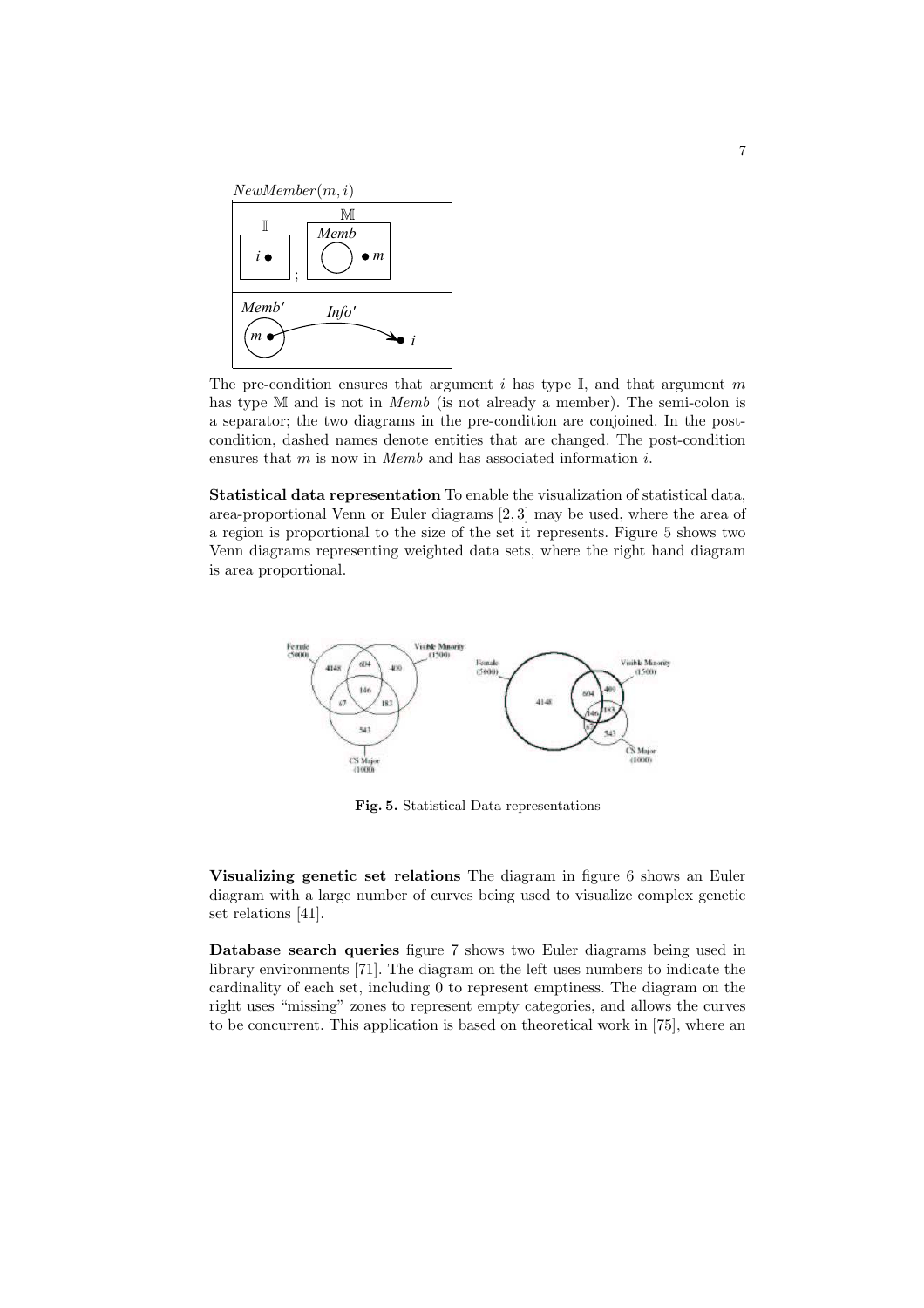

Fig. 6. Visualizing genetic set relations



Fig. 7. Traditional Library Environments

existence proof of the drawability of (a slight variant of) any Euler diagram representing less than nine sets is given; an example of an undrawable diagram on nine sets is also presented. This is an extension of work by Lemon and Pratt [44] and is based on Kuratowski's theorem for planar graphs [42].

File system management Euler diagrams have been used to represent nonhierarchical directories, replacing the traditional hierarchical structure of filesystems with an Euler diagram based approach [5, 6]. An example from the VENNFS system may be seen in figure 8, where the dots placed within a region of overlap of the contours represent files that are in more than one directory.

Hardware specification Spider diagrams have been used in the specification of boiler systems [4]; an example related to the safety of power supply components can be seen in figure 9.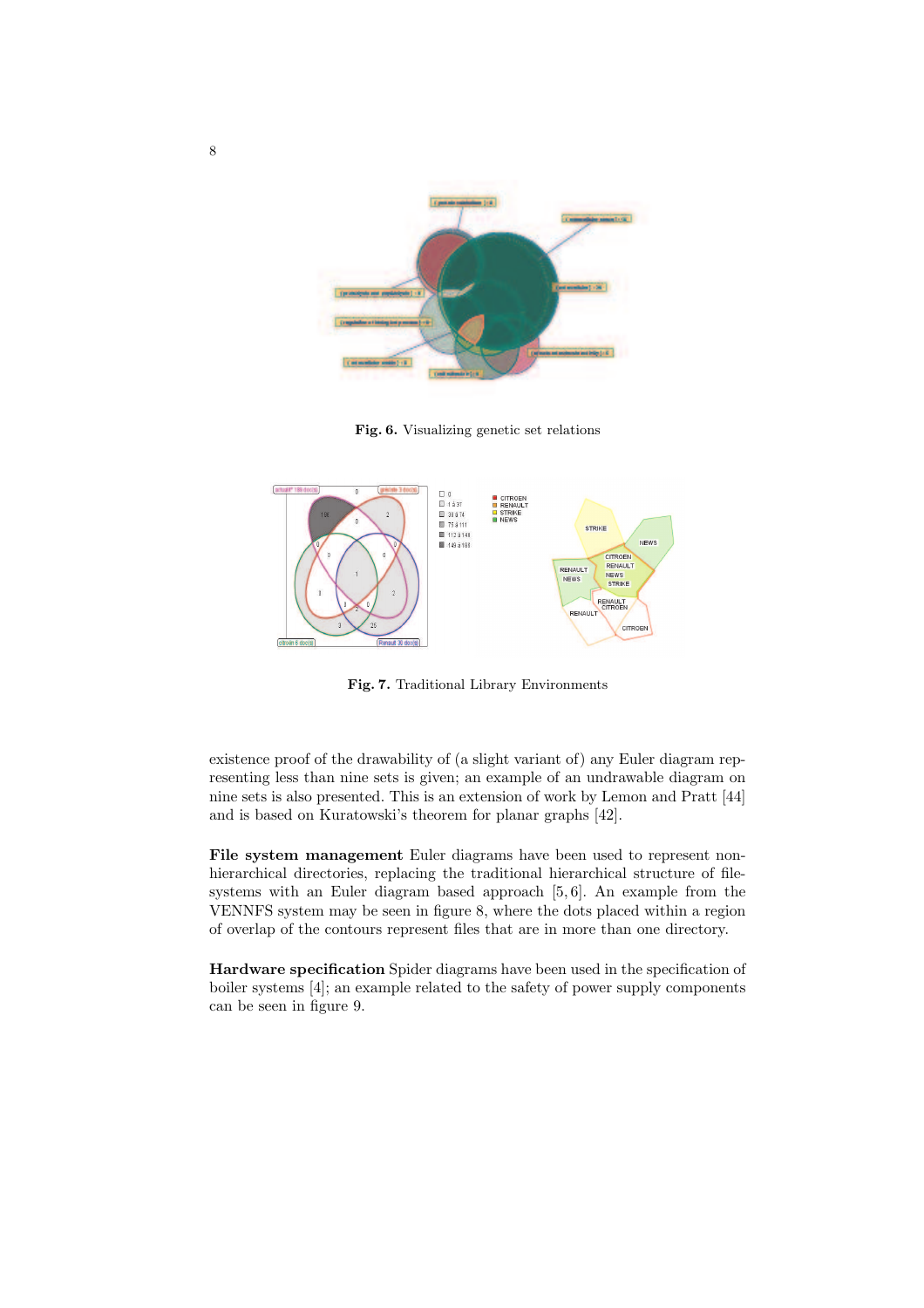

Fig. 8. VennFS2



Fig. 9. Safety critical boiler systems

Ontology representation Euler-based diagrams have been used to represent ontologies in semantic web applications [50, 29]. Figure 10 shows an example representing specified values in OWL, the Web Ontology Language. This diagram is a variant of a constraint diagram. Another example can be seen in figure 11 from a new environment COE, the Collaborative Ontology Environment, for capturing and formally representing expert knowledge for use in the Semantic Web [29].

### 4 Software Tools

An open source tool for drawing and manipulating Euler diagrams and their extensions can be downloaded from SourceForge.net and at [51]. The editor pro-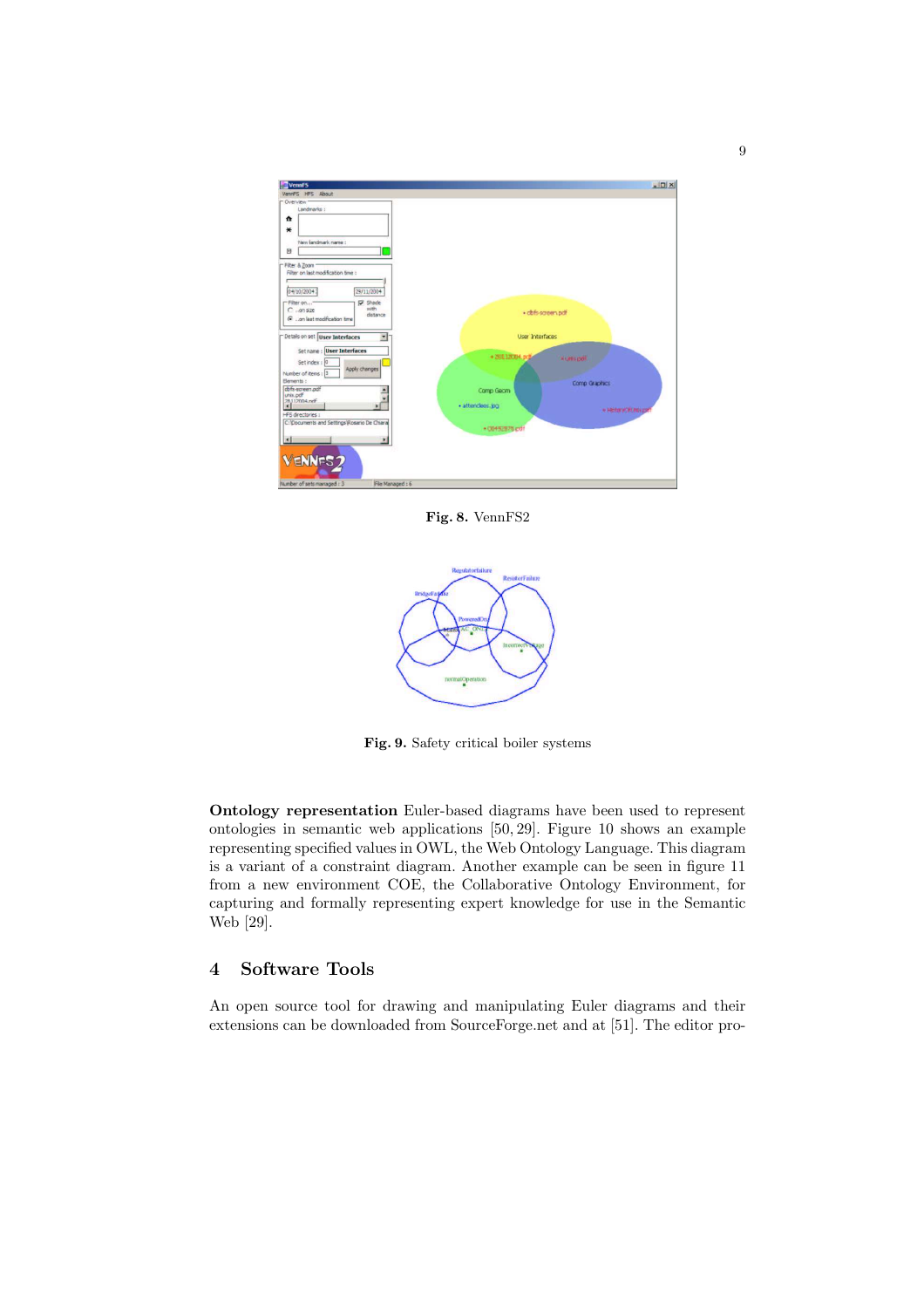

Fig. 10. web ontology language example



Fig. 11. Collaborative Ontology Environment example

vides diagram drawing facilities such as editing, cut and paste, and zooming functionality. Diagrams can be laid out automatically and stored in XML format. Associated software tools produced include diagrammatic theorem provers, translators and automatic diagram generators.

Users can access the reasoning functionality from the editor. The interface provides access to theorem provers and allows users to write their own proofs. Tableaux [48] give users a way of visualizing the meaning of a particular diagram, by showing the ways that a diagram can be satisfied. In particular tableaux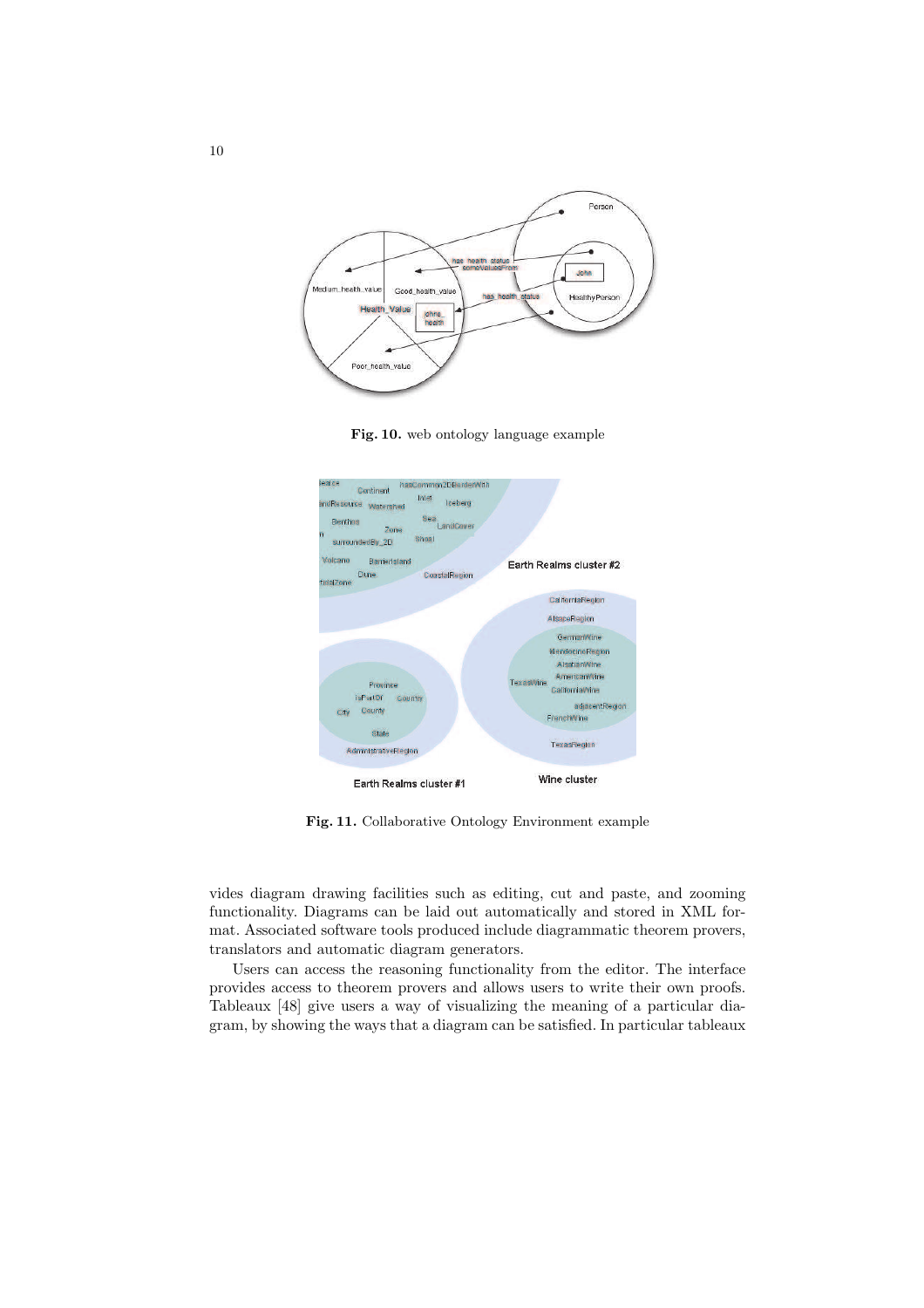provide decision procedures for diagram satisfiability and validity. In order to support this varied functionality the software provides sophisticated support for representing and modifying both abstract diagrams (without layout information) and concrete diagrams (with layout information). In addition, translations between diagrammatic and textual representations have been implemented.

The layout of diagrams is of fundamental importance to diagrammatic reasoning systems. Their automatic layout poses several non-trivial challenges. For example, the problem of automatically generating concrete Euler diagrams from abstract descriptions is hard. Algorithm exist to generate concrete diagrams subject to some well-formedness conditions [14, 3]. The mechanisms have been integrated to produce an enhanced diagram generation framework [51, 72]. The theory developed on nested diagrams [15] has been integrated into this framework.

Automatically generated Euler diagrams are typically not very readable and can be visually unattractive. A function has been implemented to make the diagrams more usable by modifying their layout, whilst maintaining their abstract syntax [18]. Further work introduced a force based method for laying out graphs in Euler diagrams [46], enabling the drawing of spider and constraint diagrams. Furthermore, a key application of the layout work is to visualize sequences of diagrams, such as proofs. For this application (and others), it is desirable to make subsequent diagrams look as similar as possible to previous diagrams. A mechanism to achieve this has been implemented [52].

Gil and Sorkin have also developed an effective but slightly limited editor for drawing and manipulating constraint diagrams [26].

Automated theorem proving An automated theorem prover has been implemented and evaluated that uses four different Euler diagram reasoning systems [63]. It uses heuristics to guide it through the search space to find shortest proofs. The theorem prover has been empirically evaluated in terms of time taken to find a shortest proof, using each of the four rule sets. The conclusion from this evaluation is that in order to find a shortest proof most quickly, the rule set used is dependent on the proof task [63]. This work on automated reasoning lays the foundations for efficient proof searches to be conducted in many diagrammatic systems.

For spider diagrams, a direct proof writing algorithm can be extracted from the completeness proof strategy given in [37]. An improved version of this algorithm includes functionality to produce counter examples whenever there is no proof [19]. The proofs produced by this algorithm can sometimes be unnecessarily long. In [17] the  $A^*$  search algorithm is utilized to produce shortest proofs in a fragment of the spider diagram language and the work has been extended to the full spider diagram language [16].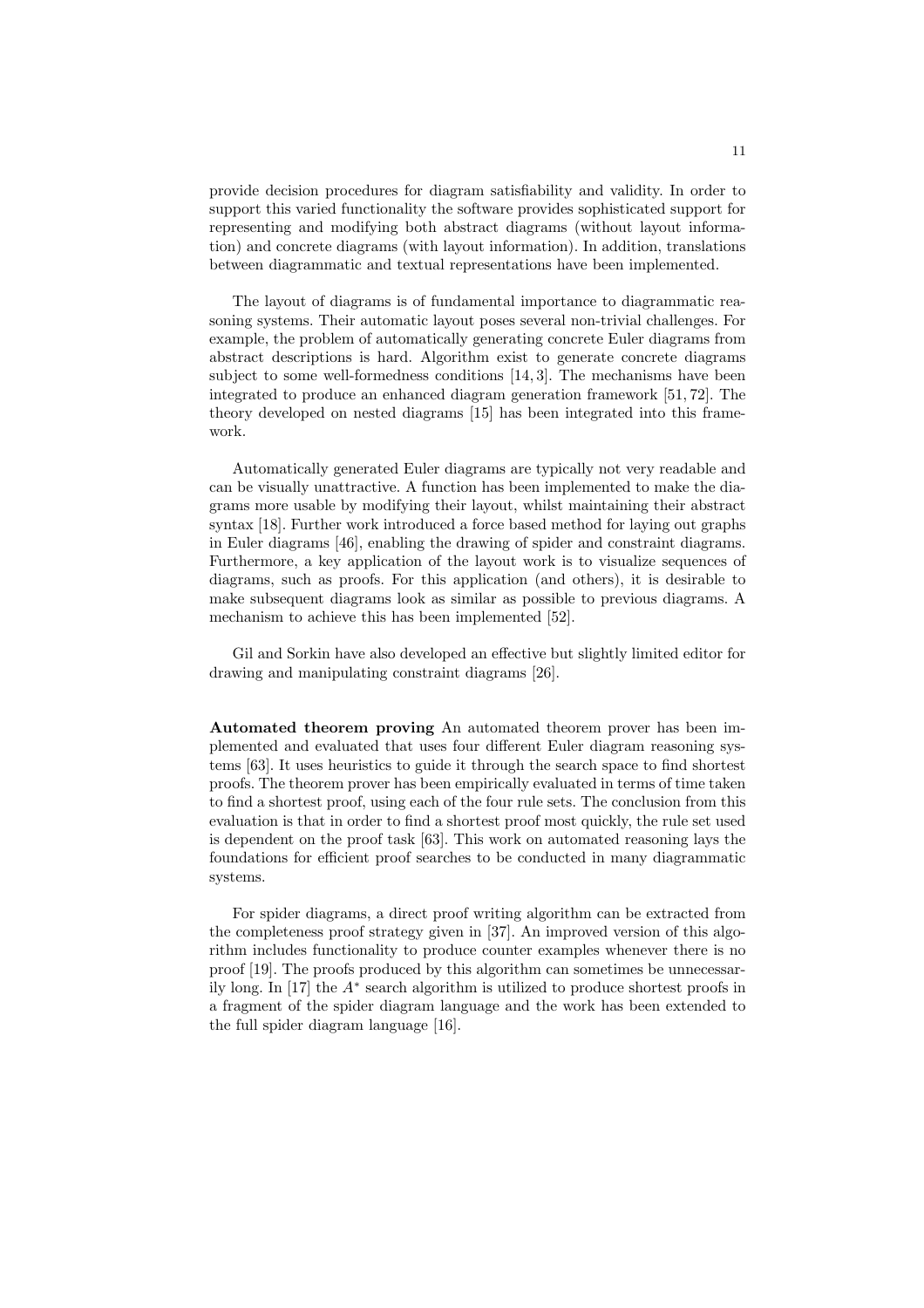#### 5 Conclusion

This paper has reviewed and discussed some of the notations based on Euler diagrams that have been developed recently. Whilst we have not given an exhaustive review, due to space constraints, we have presented an informative overview of current Euler diagrams research. We have concentrated on notations that have been formalized and tried to give a flavour of the applications of these notations which include data representation and database search queries. A growing application area which will become increasingly important is the application of Euler diagrams to visualize information in the context of the semantic web, including OWL and description logic.

Euler diagram based modelling notations have been developed that are sufficiently expressive to be used in software specification on an industrial scale. The development of good software tools, some of which has been described in this paper, is a major advance towards providing sufficient support for the use of these notations in industry.

Research into Euler diagram based notations could be beneficial in other areas. For example, the investigation of decidable fragments of the constraint diagram notation may well deliver previously unknown decidable fragments of first order predicate logic, because "natural" fragments of the diagrammatic notation may not coincide with "natural" fragments of traditional logic.

Acknowledgements Much of the authors' work described in this paper was developed on the Reasoning with Diagrams project [51, 72] funded by the UK EPSRC under grants GR/R63509 and GR/R63516. Gem Stapleton is supported by a Fellowship from the Leverhulme Trust. We would like to thank Marie-Luce Viaud, Stirling Chow, Hans Kestler, Rosario De Chiara and Robin Clark for permission to use figures from their work.

#### References

- 1. L. Choudhury and M. Chakraborty. On Extending Venn Diagrams by Augmenting Names of Individuals. Proc. Diagrams 2004, LNAI 2980, pp 142–146, 2004.
- 2. S. Chow and F. Ruskey. Drawing Area Proportional Venn and Euler Diagrams. Proceedings of Graph Drawing 2003. LNCS 2912, pp. 466-477, 2004.
- 3. S. Chow and F. Ruskey. Towards a General Solution to Drawing Area-Proportional Euler Diagrams. Proceedings of Euler Diagrams 2004. Electronic Notes in Theoretical Computer Science 134, pp. 3-18, 2005.
- 4. R.P. Clark. Failure mode modular de-composition using spider diagrams. Proc. Euler Diagrams 04, ENTCS 134 pp 19–31, 2005.
- 5. U. Erra, R. De Chiara and V. Scarano. VENNFS: A venn diagram file manager. Proc. Information Visualisation, pp 120–126. IEEE, 2003.
- 6. U. Erra, R. De Chiara and V. Scarano. A system for virtual directories using euler diagrams. Proc. Euler Diagrams 04, ENTCS 134, pp 33-53, 2005.
- 7. L. Euler. Lettres a une princesse dallemagne sur divers sujets de physique et de philosophie. Letters, 2:102–108, Berne, Socit Typographique, 1775.

12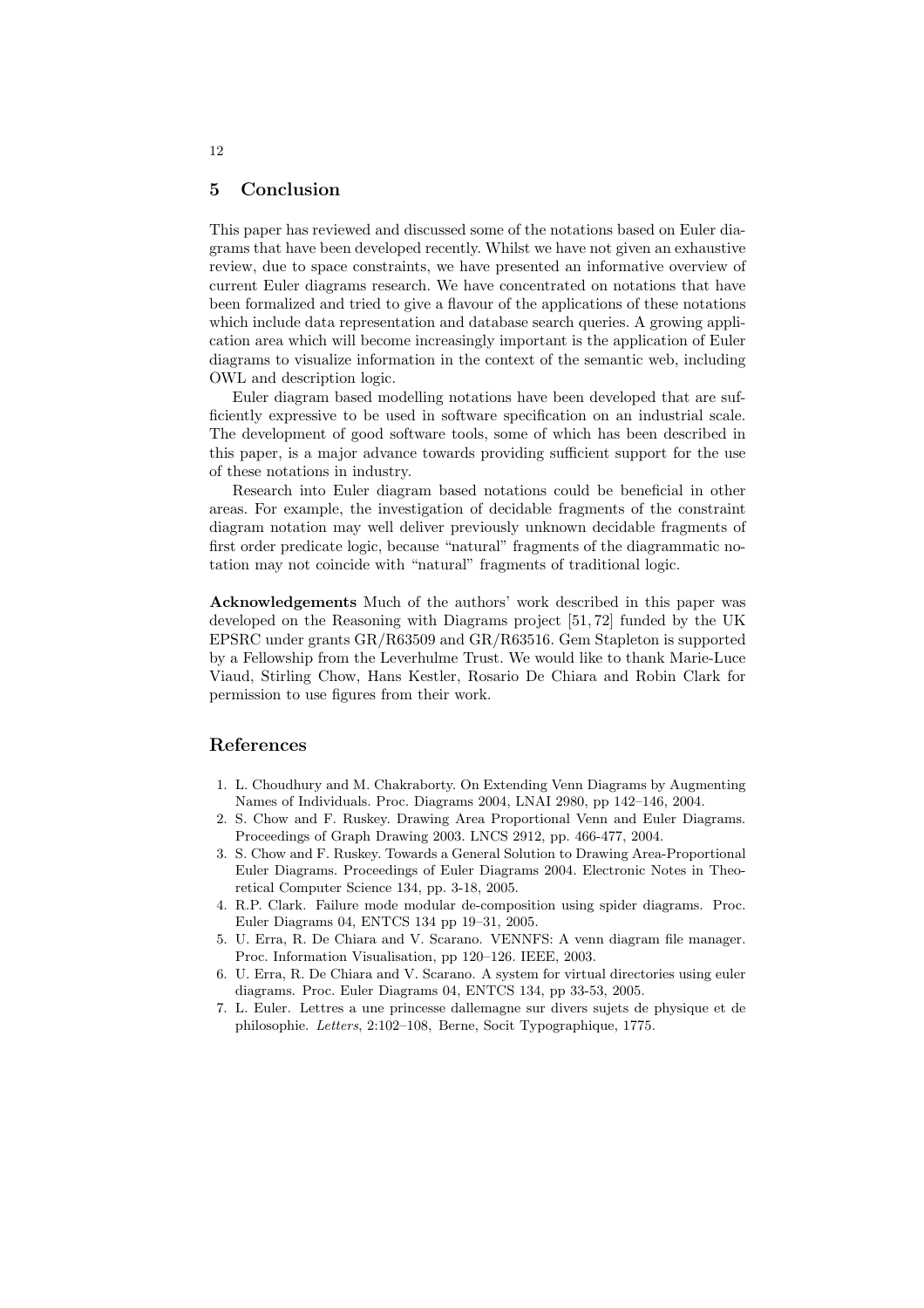- 8. A. Fish and J. Flower. Investigating reasoning with constraint diagrams. In Visual Language and Formal Methods, ENTCS 127 pp 53–69, Elsevier, 2004.
- 9. A. Fish, J. Flower and J. Howse. A reading algorithm for constraint diagrams. Proc. Human Centric Computing Languages and Environments, pp 161–168. IEEE, 2003.
- 10. A. Fish, J. Flower and J. Howse. The semantics of augmented constraint diagrams. Journal of Visual Languages and Computing, 16:541–573, 2005.
- 11. A. Fish and J. Howse. Computing reading trees for constraint diagrams. Proc. AGTIVE '03, Applications of Graph Transformations with Industrial Relevance, pp 260–274. Springer, 2003.
- 12. A. Fish and J. Howse. Towards a default reading for constraint diagrams. IProc. Diagrams 2004, LNAI 2980, pp 51–65. Springer, 2004.
- 13. A. Fish and J. Masthoff. An experimental study into the default reading of constraint diagrams. Proc. Visual Languages and Human Centric Computing, pp 287–289, 2005.
- 14. J. Flower and J. Howse. Generating Euler diagrams. Proc. Diagrams 2002, pp 61–75. Springer 2002.
- 15. J. Flower, J. Howse and J. Taylor. Nesting in Euler diagrams: syntax, semantics and construction. Journal of Software and Systems Modelling, 3:55–67, 2004.
- 16. J. Flower, J. Masthoff and G. Stapleton. Generating proofs with spider diagrams using heuristics. Proc. Visual Languages and Computing, pp 279–285. Knowledge Systems Institute, 2004.
- 17. J. Flower, J. Masthoff and G. Stapleton. Generating readable proofs: A heuristic approach to theorem proving with spider diagrams. Proc. of Diagrams 2004, pp 166–181. Springer, 2004.
- 18. J. Flower, P. Rodgers and P. Mutton. Layout metrics for Euler diagrams. Proc. 7th International Conference on Information Visualisation, pp 272–280. IEEE, 2003.
- 19. J. Flower and G. Stapleton. Automated theorem proving with spider diagrams. Proc. Computing: The Australasian Theory Symposium (CATS'04), ENTCS 91, pp 116–132. Science Direct, 2004.
- 20. Gil J, Howse J and Kent S. Constraint Diagrams: a step beyond UML, Proc. TOOLS USA 1999, IEEE, 453-463, 1999.
- 21. J. Gil, J. Howse and S. Kent. Formalising spider diagrams. Proc. Symposium on Visual Languages (VL99), pp 130–137. IEEE, 1999.
- 22. Gil J, Howse J and Kent S. Towards a Formalization of Constraint Diagrams, Proc. Human-Centric Computing (HCC 01), IEEE, 72-79, 2001.
- 23. J. Gil, J. Howse and S. Kent, and J. Taylor. Projections in Venn-Euler diagrams. Proc. Visual Languages 2000, pp 119–126. IEEE, 2000.
- 24. J. Gil J. Howse and E. Tulchinsky. Positive semantics of projections in Venn-Euler diagrams, Proc. Diagrams 2000, LNAI 1889, Springer, 7-25, 2000.
- 25. J. Gil, J. Howse, and E. Tulchinsky. Positive semantics of projections. Journal of Visual Languages and Computing, 13(2):197–227, 2001.
- 26. J. Gil and Y. Sorkin. The constraint diagrams editor. Available at www.cs.technion.ac.il/Labs/ssdl/research/cdeditor/.
- 27. E. Hammer. Logic and Visual Information, CSLI Publications, 1995.
- 28. E. Hammer and S. J. Shin. Euler's Visual Logic, History and Philosophy of Logic, pp 1-29, 1998.
- 29. P. Hayes, T. Eskridge, R. Saavedra, T. Reichherzer, M. Mehrotra and D. Bobrovnikoff. Collaborative Knowledge Capture in Ontologies. Proc. K-CAP05, 2005.
- 30. J. Howse, F. Molina, S-J. Shin, and J. Taylor. On diagram tokens and types. Proc. Diagrams 2002, pp 146–160. Springer, 2002.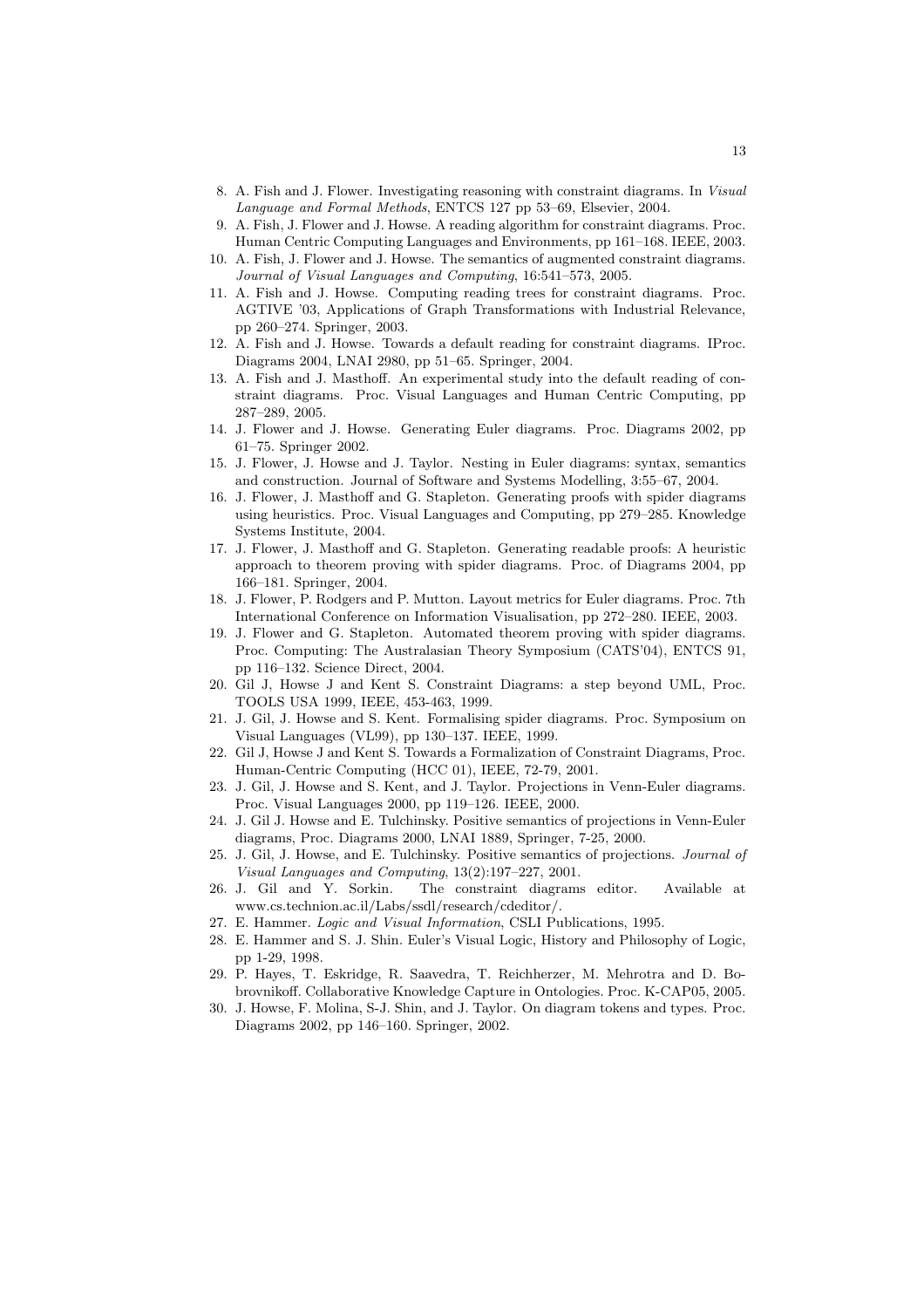- 31. Howse J, Molina F and Taylor J. A sound and complete diagrammatic reasoning system, Proc. Artificial Intelligence and Soft Computing (ASC 2000), IASTED/ACTA Press 402-408, 2000.
- 32. J. Howse, F. Molina and J. Taylor. On the completeness and expressiveness of spider diagram systems. Proc. Diagrams 2000, pp 26–41, 2000. Springer, 2000.
- 33. Howse J, Molina F and Taylor J. SD2: A sound and complete diagrammatic reasoning system, Proc. Visual Languages (VL2000), IEEE, 127-136, 2000.
- 34. J. Howse, F. Molina, J. Taylor and S. Kent. Reasoning with spider diagrams. Proc. Visual Languages (VL99), pp 138–147, IEEE, 1999.
- 35. J. Howse, F. Molina, J. Taylor, S. Kent and J. Gil. Spider diagrams: A diagrammatic reasoning system. Journal of Visual Languages and Computing, 12(3):299– 324, 2001.
- 36. J. Howse and S. Schuman. Precise visual modelling. Journal of Software and Systems Modeling, 4:310–325, 2005.
- 37. J. Howse, G. Stapleton, and J. Taylor. Spider diagrams. LMS J. Computation and Mathematics, 8:145–194, 2005.
- 38. C. John. Reasoning with projected contours. Proc. Diagrams 2004, pp 147–150. Springer, 2004.
- 39. C. John. Projected contours in Euler diagrams. Proc. Euler Diagrams 2004, ENTCS 134, pp 103–126, 2005.
- 40. S. Kent. Constraint diagrams: Visualizing invariants in object oriented modelling. Proc. OOPSLA97, pp 327–341. ACM Press, 1997.
- 41. H. Kestler, A. Muller, T.M. Gress, M. Buchholz. Generalized Venn diagrams: a new method of visualizing complex genetic set relations. Journal of Bioinformatics 21:8, pp. 1592-1595, 2005.
- 42. K. Kuratowski Sur le probleme des courbes gauches en topologie. Fundamenta Mathematicae, 15, pp. 271-283, 1930.
- 43. O. Lemon. Comparing the efficacy of visual languages. In D. Barker-Plummer, D. I. Beaver, J. van Benthem, and P. Scotto di Luzio, editors, Words, Proofs and Diagrams, pp 47–69. CSLI Publications, 2002.
- 44. O. Lemon and I. Pratt. Spatial logic and the complexity of diagrammatic reasoning. Machine GRAPHICS and VISION, 6(1):89–108, 1997.
- 45. T. More. On the Construction of Venn Diagrams. Journal of Symbolic Logic 23, 303–304, 1959.
- 46. P. Mutton, P. Rodgers and J. Flower. Drawing graphs in Euler diagrams. Proc. Diagrams 2004, LNAI 2980, pp 66–81. Springer, 2004.
- 47. OMG UML Specification, Version 2.0, available from www.omg.org. 2005.
- 48. O. Patrascoiu, S. Thompson and P. Rodgers. Tableaux for diagrammatic reasoning. Proc. Visual Languages and Computing, pp 279–286. Knowledge Systems Institute, 2005.
- 49. C. Peirce. Collected Papers Vol. 4, Harvard Univ. Press, 1933.
- 50. A. Rector. Representing Specified Values in OWL: "value partitions" and "value sets". W3C Editors Draft 02 March 2005.
- 51. Reasoning with Diagrams website. www.cs.kent.ac.uk/projects/rwd/, 2006.
- 52. P. Rodgers, P. Mutton and J. Flower. Dynamic Euler diagram drawing. Proc. Visual Languages and Human Centric Computing, pp 147–156. IEEE, 2004.
- 53. F. Ruskey. A survey of Venn diagrams. Electronic Journal of Combinatorics, www.combinatorics.org/Surveys/ds5/VennEJC.html, 2001.
- 54. S. Schuman and D. Pitt. Object-oriented subsystem specification, in L.G.L.T. Meertens (ed.) Program Specification and Transformation, Proc. IFIP Working Conference, 313–341, North–Holland, 1987.

14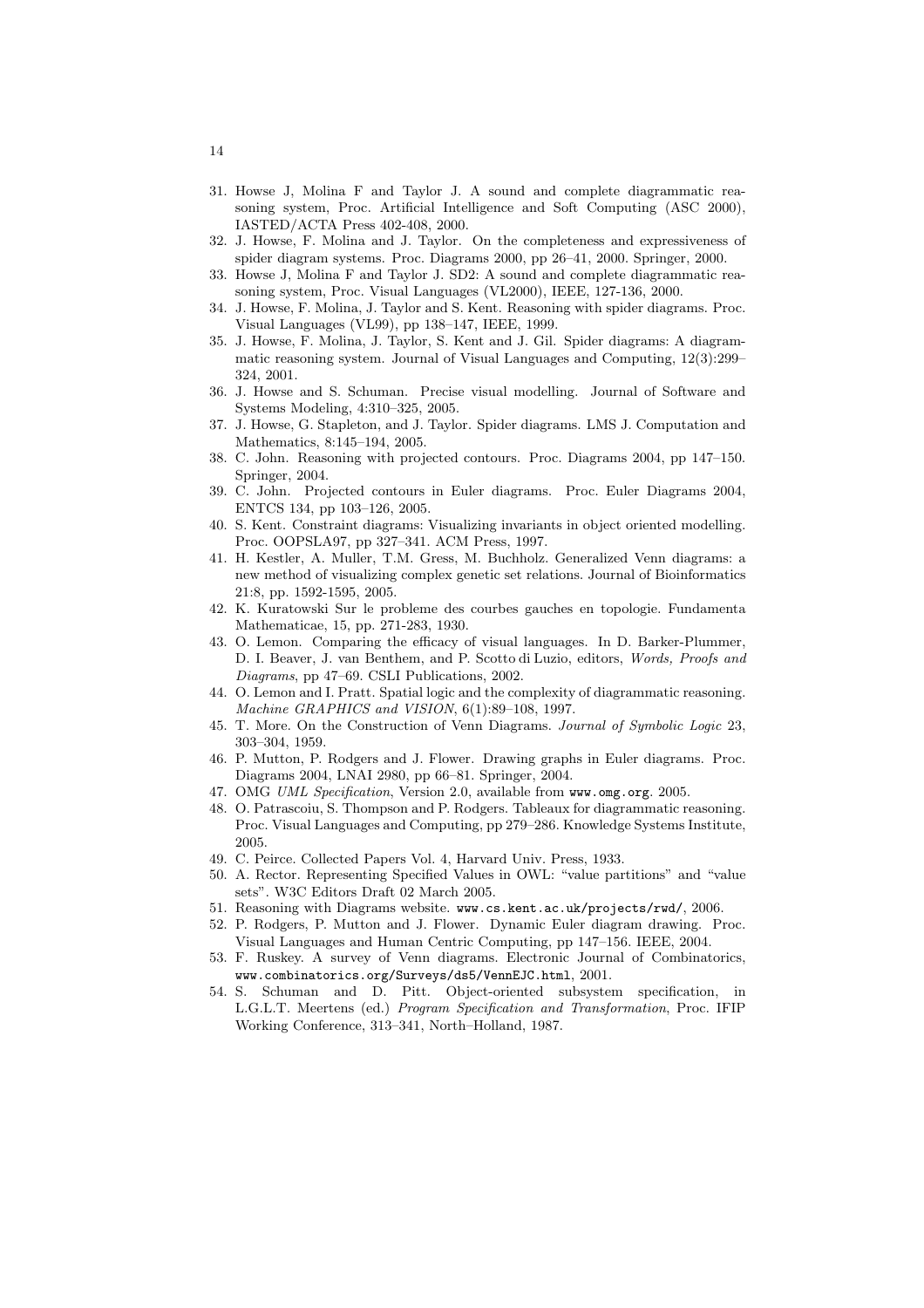- 55. S. Schuman, D. Pitt and P. Byers. Object-oriented process specification, in Rattray (ed.) Specification and Verification of Concurrent Systems, Proc. BCS FACS Workshop, 21–70, Springer, 1990.
- 56. P. Scotto di Luzio. Patching up a logic of Venn diagrams. Proc. 6th CSLI workshop on Logic, Language and Computation. CSLI Publications, 2000.
- 57. S.-J. Shin. The Logical Status of Diagrams. Cambridge University Press, 1994.
- 58. G. Stapleton. A survey of reasoning systems based on Euler diagrams. Proc. Euler Diagrams 2004, ENTCS 134, pp 127–151, 2004.
- 59. G. Stapleton, J. Howse, and J. Taylor. A constraint diagram reasoning system. Proc. Visual Languages and Computing, pp 263–270. Knowledge Systems Institute, 2003.
- 60. G. Stapleton, J. Howse, and J. Taylor. A decidable constraint diagram reasoning system. Journal of Logic and Computation. 15(6) 975-1008, 2005.
- 61. G. Stapleton, J. Howse, J. Taylor, and S. Thompson. What can spider diagrams say? Proc. Diagrams 2004, pp 112–127. Springer, 2004.
- 62. G. Stapleton, J. Howse, J. Taylor, and S. Thompson. The expressiveness of spider diagrams augmented with constants. Proc. Visual Languages and Human Centric Computing, pp 91–98, 2004.
- 63. G. Stapleton, J. Masthoff, J. Flower, A. Fish, and J. Southern. Automated theorem proving in Euler diagrams systems. Submitted to Journal of Automated Reasoning, 2006.
- 64. G. Stapleton, S. Thompson, A. Fish, J. Howse, and J. Taylor. A new language for the visualization of logic and reasoning. International Workshop on Visual Languages and Computing, pp 263–270. Knowledge Systems Insitute, 2005.
- 65. G. Stapleton, S. Thompson, J. Howse, and J. Taylor. The expressiveness of spider diagrams. Journal of Logic and Computation, 14(6) pp 857–880, 2004.
- 66. N. Swoboda. Implementing Euler/Venn Reasoning Systems. In M. Anderson, B. Meyer and P. Olivier (eds), Diagrammatic Representation and Reasoning, pp371– 386. Springer, 2001.
- 67. Swoboda, N. and Allwein, G. A case study of the design and implementation of heterogeneous reasoning systems, In Logical and Computational Aspects of Model-Based Reasoning, Manani, L., and Nersessian, N.J., eds, Kluwer Academic. 2002.
- 68. Swoboda, N. and Allwein, G. Heterogeneous reasoning with Euler/Venn diagrams containing named constants and FOL. Proc. Euler Diagrams 2004, ENTCS 134, pp 153–187, 2004.
- 69. N. Swoboda and G. Allwein. Using DAG transformations to verify Euler/Venn homogeneous and Euler/Venn FOL heterogeneous rules of inference. Proc. GT-VMT, ENTCS, 2002.
- 70. N. Swoboda and J. Barwise. The information content of Euler/Venn diagrams. Proc. LICS workshop on Logic and Diagrammatic Information, 1998.
- 71. J. Thievre, M. Viaud and A. Verroust-Blondet. Using Euler Diagrams in Traditional Library Environments. Proceedings of Euler Diagrams 2004. ENTCS 134, pp. 189-202, 2005.
- 72. Visual Modelling Group: www.cmis.bton.ac.uk/research/vmg, 2006.
- 73. J. Venn. On the diagrammatic and mechanical representation of propositions and reasonings. The London, Edinburgh and Dublin Philosophical Magazine and Journal of Science, 9:1–18, 1880.
- 74. J. Venn. Symbolic Logic. Burt Franklin, 1971.
- 75. A. Verroust and M. Viaud. Ensuring the Drawability of Extended Euler Diagrams for up to eight Sets. Proc. Diagrams 2004. LNAI 2980, pp.128-141, 2004.